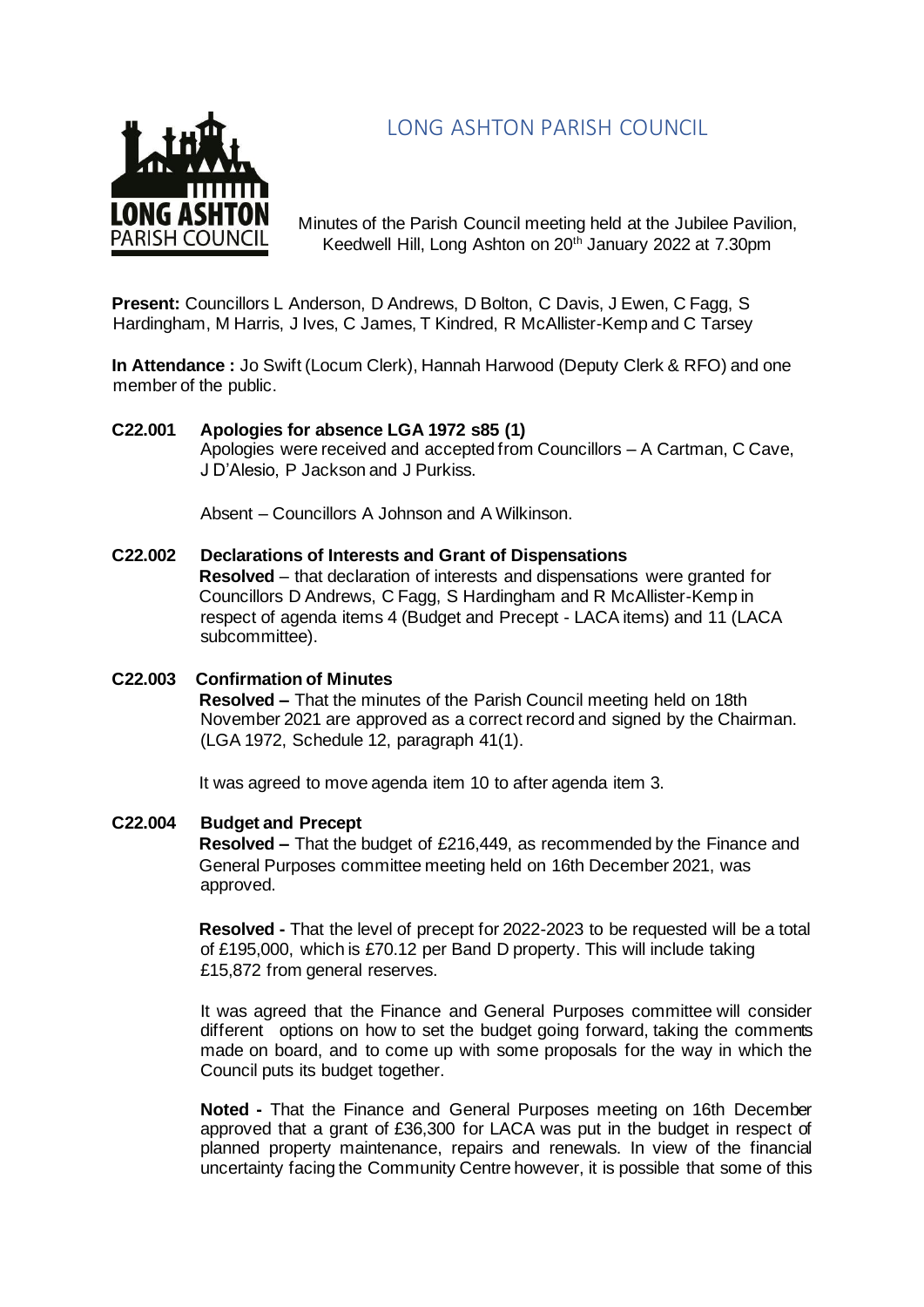funding may have to be used to subsidise the running costs, with the detrimental effect of delaying necessary maintenance. Because of Covid, it may still be some months before normality returns to the usage of the Community Centre. Given the planned transition to a CIO and the uncertainty surrounding the situation, this fund and any held in reserve by the PC for this purpose will be made available to LACA only as staged payments, on a draw-down basis as needed after approval by the PC/LACA

sub-committee.

# **C22.005 Final External Auditor report and Certificate for 2020/2021**

**Resolved –** that the final external Auditor's report and certificate for 2020/2021 was

received and noted.

### **C22.006 Christmas tree payment Noted -** That £300 has been paid for the removal of the Christmas Trees which was not included in the approved amount agreed at the Finance and General Purposes meeting held on 21st October 2021.

It was suggested that the plan for Christmas 2022 is put on the agenda for discussion at the March full Council meeting.

## **C22.007 Schedule of meetings**

**Resolved –** That the schedule of meetings for April to September 2022 were agreed.

#### **C22.008 Annual Parish meeting**

**Resolved –** That a date is arranged, preferably week commencing w/c 25th April,

subject to availability and that Councillors Anderson, Tarsey, Ewen to research the

options and report back to the F&GP (Finance & General Purposes) meeting in February.

#### **C22.009 Appointment to committee Resolved –** that Councillor J Ives is appointed to the Environment Committee.

## **C22.010 Queen's Jubilee**

**Resolved** – that a budget of up to £3,000 was agreed, in principle, and that Councillors Kindred and James to consult the local community and report back to the Finance & General Purposes committee in February.

## **C22.011 LACA sub-committee**

Regarding the proposed formation of a new CIO to take over from LACA as soon as practicably possible, that the Parish Council agrees in principle:

**Resolved –** that the proposed constitution, as per the summary circulated, was approved.

**Resolved** – that the founding trustees, who will register the CIO, will be selected by VANs.